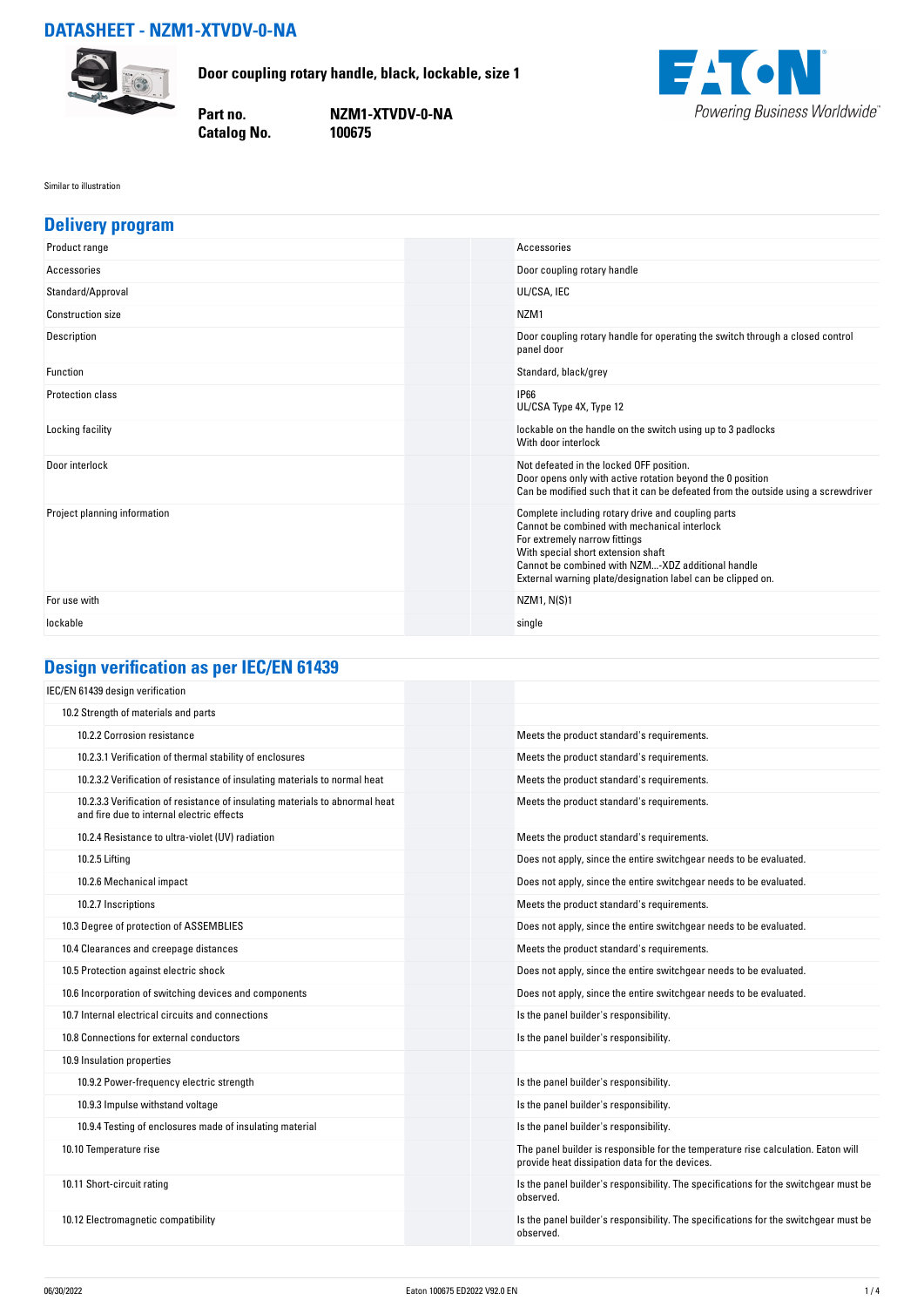10.13 Mechanical function The instruction The device meets the requirements, provided the information in the instruction leaflet (IL) is observed.

#### **Technical data ETIM 8.0**

Low-voltage industrial components (EG000017) / Handle for power circuit breaker (EC000229)

| Electric engineering, automation, process control engineering / Low-voltage switch technology / Circuit breaker (LV < 1 kV) / Handle for switch devices (ecl@ss10.0.1-27-37-04-14 [AKF012014]) |        |  |
|------------------------------------------------------------------------------------------------------------------------------------------------------------------------------------------------|--------|--|
| With restart blockage                                                                                                                                                                          | No     |  |
| With key lock                                                                                                                                                                                  | No     |  |
| Padlock locking                                                                                                                                                                                | Yes    |  |
| Colour                                                                                                                                                                                         | Black  |  |
| Suitable for emergency stop                                                                                                                                                                    | No     |  |
| With extension shaft                                                                                                                                                                           | No     |  |
| Suitable for power circuit breaker                                                                                                                                                             | Yes    |  |
| Suitable for switch disconnector                                                                                                                                                               | Yes    |  |
| Degree of protection (NEMA)                                                                                                                                                                    | 4X, 12 |  |

### **Approvals**

| <b>Product Standards</b>             | UL489; CSA-C22.2 No. 5-09; IEC60947, CE marking                                    |
|--------------------------------------|------------------------------------------------------------------------------------|
| UL File No.                          | E140305                                                                            |
| UL Category Control No.              | <b>DIHS</b>                                                                        |
| CSA File No.                         | 022086                                                                             |
| CSA Class No.                        | 1437-01                                                                            |
| <b>North America Certification</b>   | UL listed, CSA certified                                                           |
| Specially designed for North America | Rotary handle with additional 4th position, beyond OFF, to release door interlock. |
| Degree of Protection                 | IEC: IP66, UL/CSA Type 4X, 12                                                      |
|                                      |                                                                                    |

# **Dimensions**





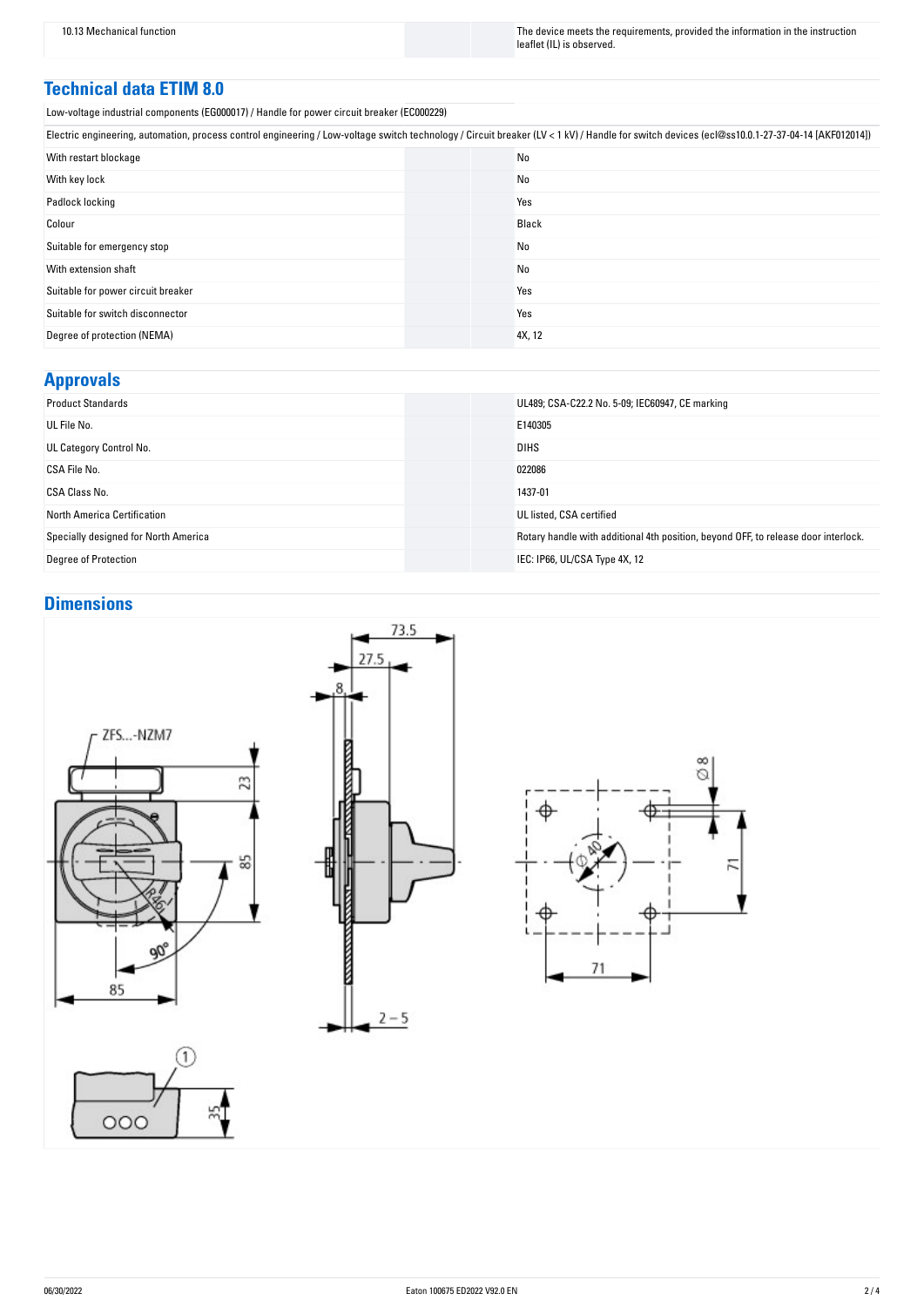